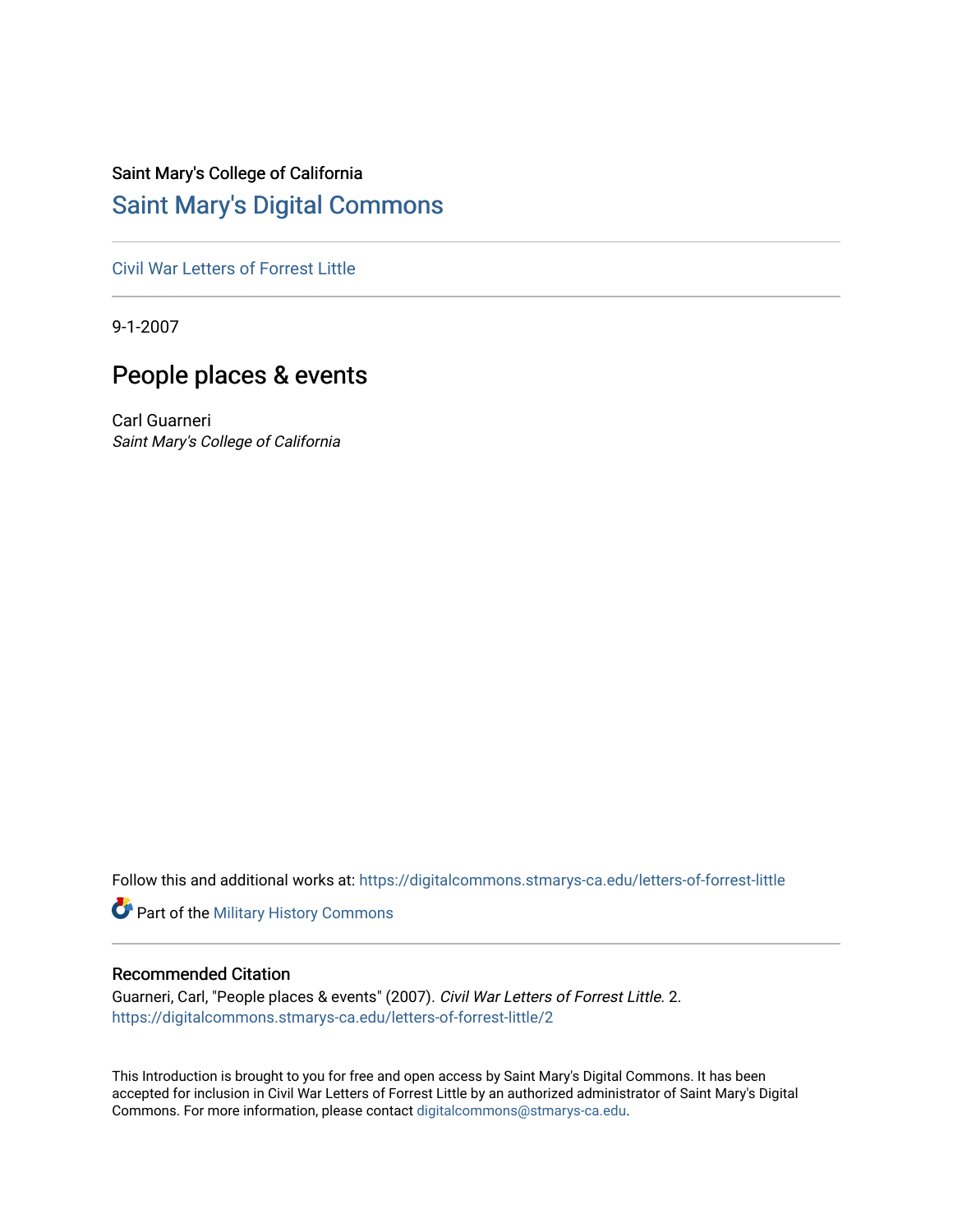# The Civil War Letters of Forrest Little: People, Places and Events



**Savage Station, VA, Headquarters of General McClellan** *(Library of Congress)*

#### **Banks, General Nathaniel P.** (1816-1894)

A prominent Massachusetts politician who became a Union general during the Civil War, Banks commanded troops in the Shenandoah Valley campaign in Virginia and later in the Department of the Gulf in Louisiana. Banks's unsuccessful Red River campaign in 1864 led to his replacement.

#### **Beauregard, General Pierre G. T.** (1818-1893)

The Louisiana-born Confederate general who opened the Civil War by firing on Fort Sumter at Charleston, South Carolina, and whose forces were victorious at the First Battle of Bull Run. He led Confederate armies in the Western theater, most notably at the Battle of Shiloh (April 1862), and in June 1864 defended Petersburg, Virginia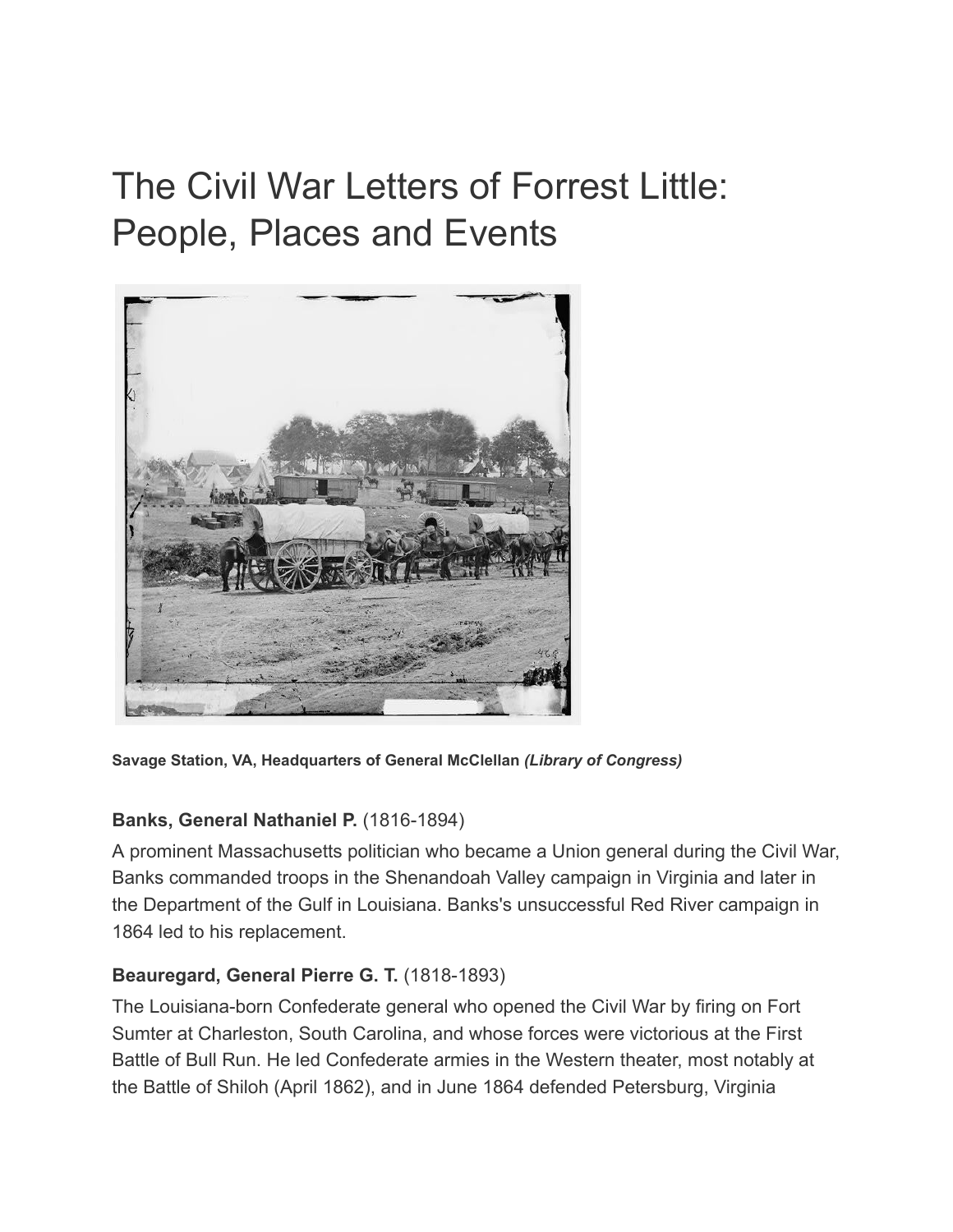against General Grant's assaults. Beauregard's influence in the Confederate war effort was hampered by his difficult personal relationship with Confederate president Jefferson Davis.

#### **Brooks, General William T.** (1821-1870)

An Ohio-born Union soldier of Vermont lineage who graduated from West Point in 1841, Brooks served in the Seminole and Mexican Wars. He commanded the Vermont Brigade of the Army of the Potomac during the Peninsula campaign and was wounded in the Battle of Savage Station. Brooks later led Union troops at Fredericksburg, Chancellorsville, Cold Harbor, and Petersburg before resigning in July 1864 due to ill health.

#### **Bull Run**

The creek on the northern Virginia site of the first major land battle of the Civil War, the Battle of Bull Run, also called the First Battle of Manassas, where on July 21, 1861 Confederate soldiers under Generals P.G.T. Beauregard and Joseph Johnston routed Union troops led by General Irwin McDowell, causing a panicked retreat to Washington.

#### **Cameron, Secretary Simon** (1799-1889)

The Pennsylvania politician who served as secretary of war in the Lincoln administration until he resigned early in 1862 amid allegations of corruption.

### **Camp Advance**

Temporary Union encampment in Virginia across the Potomac River from Washington, one mile "in advance" of the Chain Bridge.

### **Camp Griffin**

Union camp clustered on and around Smoot's Hill near Lewinsville in northern Virginia, four miles from the Chain Bridge over the Potomac River. At the outset of the war, Federal troops had seized Virginia land across the Potomac in order to protect the capital. Later, the army set up Camp Griffin there. During the winter of 1861-1862, troops of the 2nd, 3rd, 4th, 5th, and 6th Vermont Infantry regiments were stationed at Camp Griffin. The encampment was later replaced by Fort Marcy, one of 48 forts built around Washington.

### **Camp Winfield Scott**

A large Union camp including General McClellan's headquarters that was established near Yorktown, Virginia, in April 1862 during the Peninsula campaign.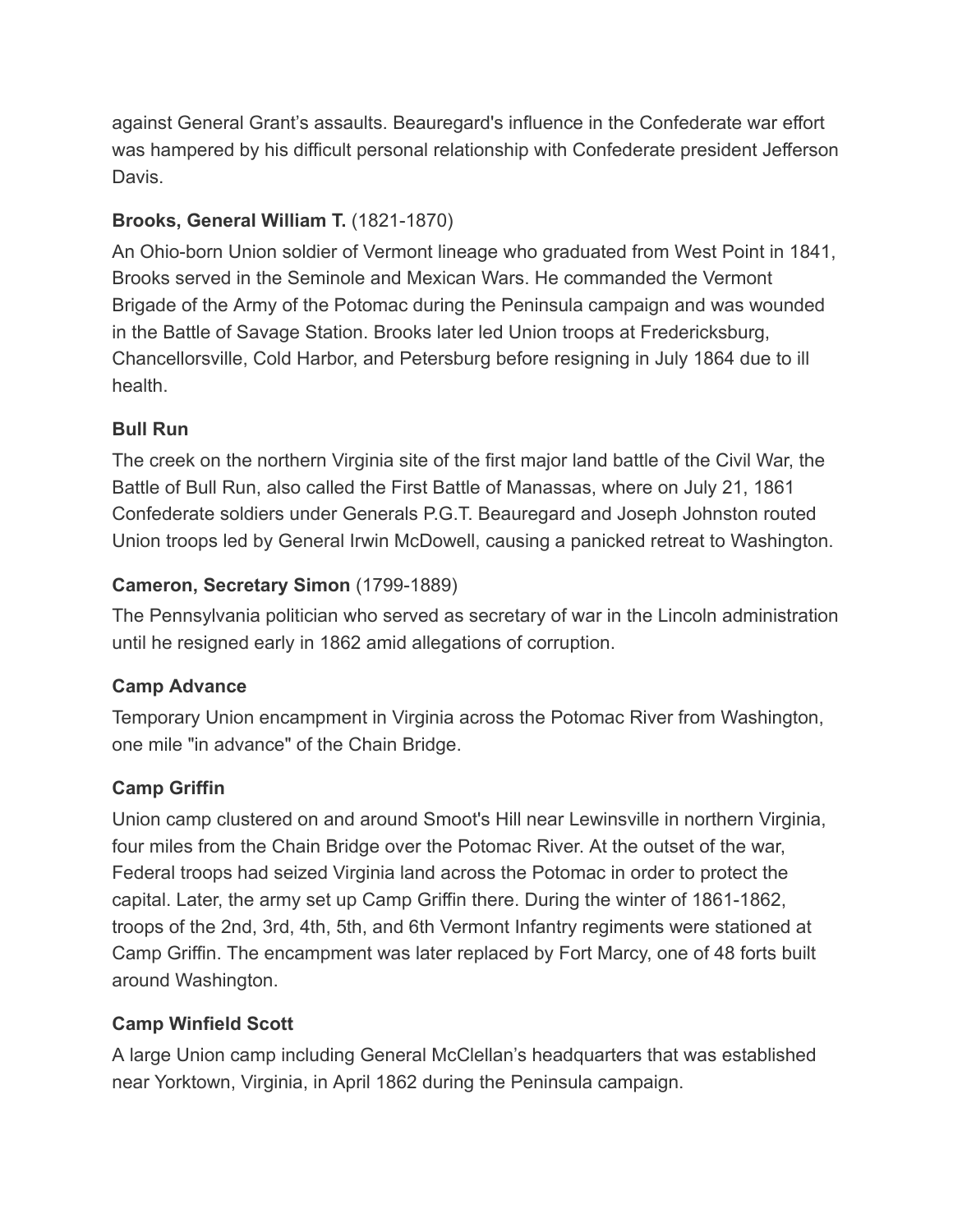#### **Chain Bridge**

An important bridge across the Potomac River at Little Falls that connected Washington with Virginia. An early bridge at that location was built of large linked-chain trusses, and the name stuck to its replacement, which was erected in 1852. The new bridge was a heavy wooden crossbeam structure framed by long arches. During the Civil War Chain Bridge was an important and heavily defended crossing for Union troops heading to camps in northern Virginia.

### **Clotilde, Princess** (1843-1911)

The daughter of King Victor Emmanuel II of Italy, Clotilde married Prince Napoleon in 1859 as a result of French diplomacy. Prince Napoleon was the cousin of Napoleon III and later a pretender to his throne. The couple visited the United States in 1861.

#### **Crane, Lieutenant Cyrus**

Company F, 5th Vermont Volunteer Infantry. Commissioned September 4, 1861 at age 25. Promoted to Captain, June 21, 1862; transferred to Co. K, January 24, 1863; discharged with wounds, March 13, 1863.

#### **Fort Donelson**

A Confederate fort on the Cumberland River in Tennessee that was besieged and captured by General Ulysses Grant's Union troops on February 16, 1862. Although Confederate Generals Floyd and Pillow escaped with about 3,200 soldiers, General Simon Buckner surrendered the fort and the remaining 13,000 men to Grant. The fall of the fort, which temporarily secured Tennessee under Union control, boosted morale in the North and raised Grant's reputation among Union officials.

#### **Fort Ethan Allen**

An earthwork fortification built on land in Alexandria County, in present-day Arlington, Virginia, by the Union Army in 1861 as part of the defense of Washington. The remains of the fort are now part of Fort Ethan Allen Park.

#### **Grand Review**

On November 20, 1861, General McClellan conducted a grand review of the Army of the Potomac at Munson's Hill, Virginia, near present-day Bailey's Crossroads. The Vermont soldiers were among the more than 70,000 Union soldiers who assembled there. The troops passed in review before President Lincoln, General McClellan, various Union officials, and guests.

#### **Keys, General Erasmus D.** (1825-1915)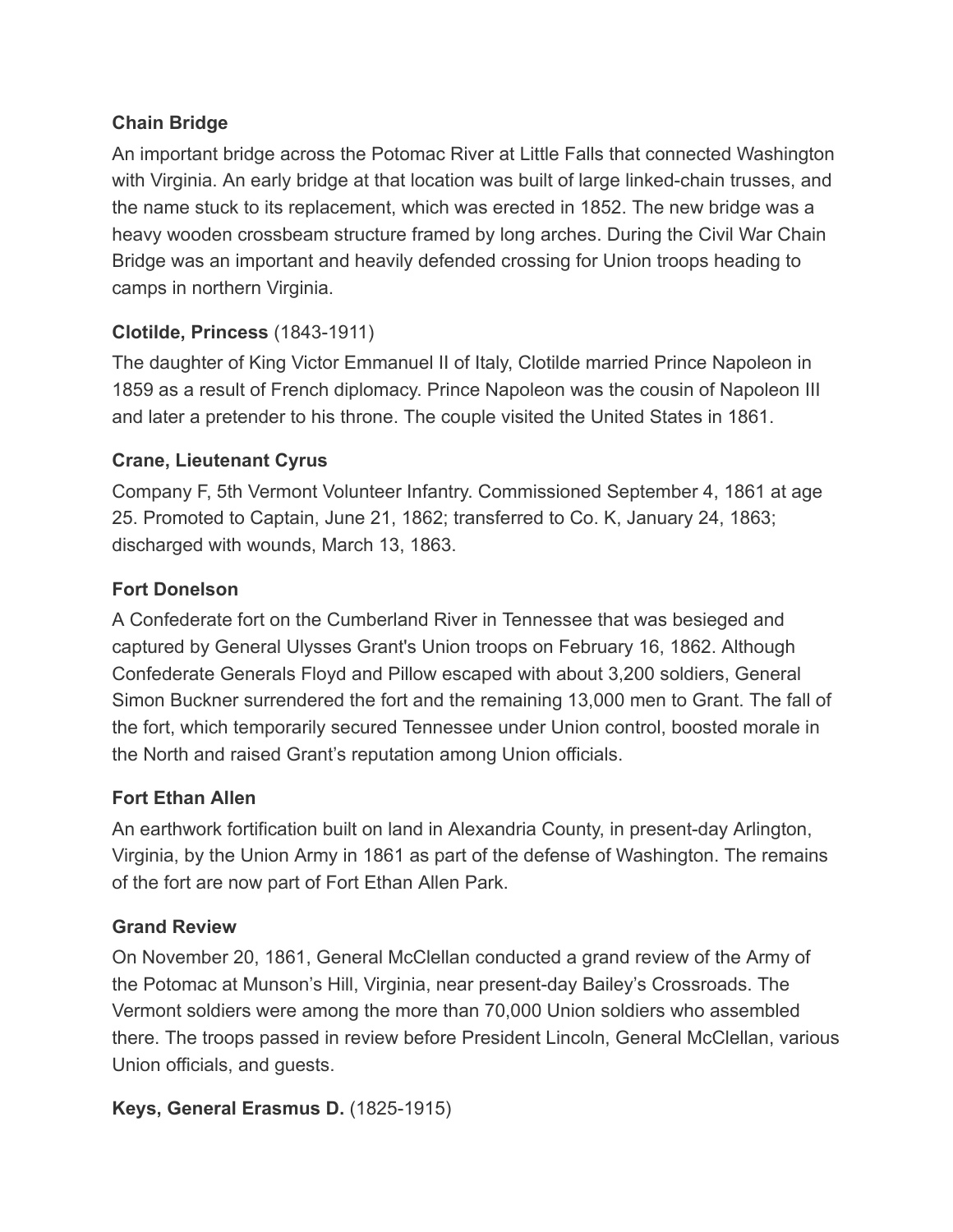A graduate of West Point in 1832, Keys held positions at West Point and on the western frontier until General Winfield Scott appointed him his military secretary in 1860. After the Battle of Bull Run, Keys was given command of a division, then in March 1862 he took charge of the Union 4th Corps, which included the Vermont Brigade. Keyes led the 4th Corps during the Peninsula campaign. He remained in Virginia in command of Union troops until July 1863.

#### **King, Ed**

Private, Company F, 5th Vermont Volunteer Infantry. Enlisted August 30, 1861; wounded in June 1863 and May 1864; deserted November 14, 1864, but returned on January 26, 1865 to serve to the end of the war.

#### **Little family**

Henry L. Little (1818-?) and Amanda Little (1820-1884) were married at Crown Point, NY in 1841. Their children were Forrest, Ernest, Eva, and Gertrude.

#### **McClellan, General George B.** (1826-1885)

Union commander of the Army of the Potomac, August 1861-November 1862; also general-in-chief of the Union army, November 1861-March 1862. A West Point graduate and Mexican War veteran, McClellan served at various posts during the 1850s, including participating in railroad surveys and observing the Crimean War. He resigned from the army in 1857 to become a railroad executive. In May 1861 he re-entered military service as the general commanding the Department of the Ohio and achieved minor victories in western Virginia that summer. After the Union debacle at Bull Run, McClellan was appointed commander of the Army of the Potomac. McClellan was meticulous at preparing fortifications, such as those surrounding Washington, and gifted at training soldiers and maintaining their morale. But his overcautious behavior during military campaigns, constant overestimating of the enemy's numbers, and reluctance to commit all his troops to battle proved his undoing. During the Peninsula Campaign in Virginia (March-July 1862), McClellan's slow progress toward Richmond exasperated President Lincoln, and after approaching the Confederate capital he took a defensive posture and ordered Union troops to retreat. After the Peninsula Campaign, McClellan lost some of his troops to the newly-created Army of Virginia under General John Pope. But when Pope was defeated at the second Battle of Bull Run, Lincoln turned to McClellan to lead the defense of Washington. At the bloody Battle of Antietam in Maryland on September 17, 1862, McClellan's troops fought Robert E. Lee's army to a draw and forced them to retreat southward. When McClellan failed to pursue Lee aggressively after Antietam, Lincoln removed him from command for the last time.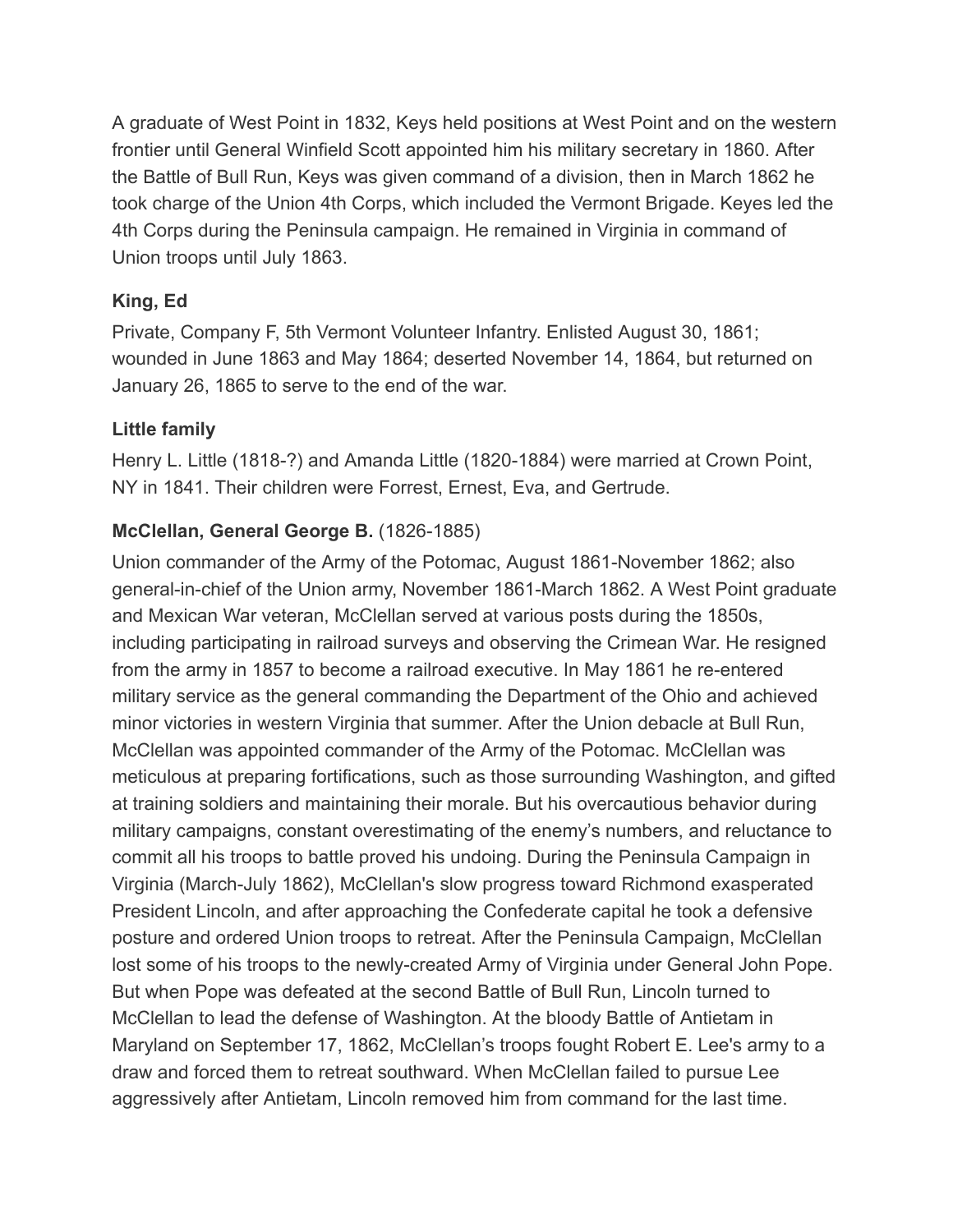Increasingly public in his criticism of Lincoln's policies, including the emancipation of slaves, McClellan was nominated by the Democrats for president in 1864 but lost to Lincoln. He later served a term as governor of New Jersey.

#### **Roanoke Island**

An island off the coast of North Carolina best known as the site of the first English colony in North America established in the 1580s. During the Civil War, the Battle of Roanoke Island took place on February 7-8, 1862 when Union General Ambrose Burnside landed his forces and captured the island's Confederate forts. The island remained under Union occupation for the remainder of the war.

#### **Russell, Lorenzo**

Private, Company A, 6th Vermont Volunteer Infantry. Enlisted October 4, 1861; discharged for disability, September 25, 1862.

#### **"Secesh"**

Short for "secessionist" and was the name many northerners gave to residents and soldiers of the Confederate States.

#### **Smalley, Colonel Henry A.**

A native of Burlington, Vermont, and a West Point graduate, Smalley was appointed to lead the 5th Vermont Volunteer Infantry at age 27 on July 30, 1861 as it was being recruited. Smalley was sick for most of the Peninsula Campaign and unable to participate in some of its key battles. He resigned when his leave of absence was revoked on September 10, 1862, but later served in the 2nd U.S. Artillery.

#### **Smith, General William F. ("Baldy")** (1824-1903)

A Vermont-born Civil War general, Smith graduated from the U.S. Military Academy in 1845 and served in the regular army as an engineer and instructor at West Point. In the summer of 1861 he persuaded General McClellan to have all Vermont volunteer troops brigaded together and command given to him. The Second through Sixth regiments were formed into the "Vermont Brigade," the first in the Civil War army to be composed from a single state. When Smith was assigned to lead the Second Division of the Army of the Potomac's Fourth Corps, command of the Vermont Brigade was turned over to General William T. Brooks. Smith led Union divisions during the Peninsula, Antietam, and Second Bull Run campaigns. He later distinguished himself in the Union defense of Chattanooga and in Grant's Virginia campaign.

**Smith, John** (reported as a deserter)